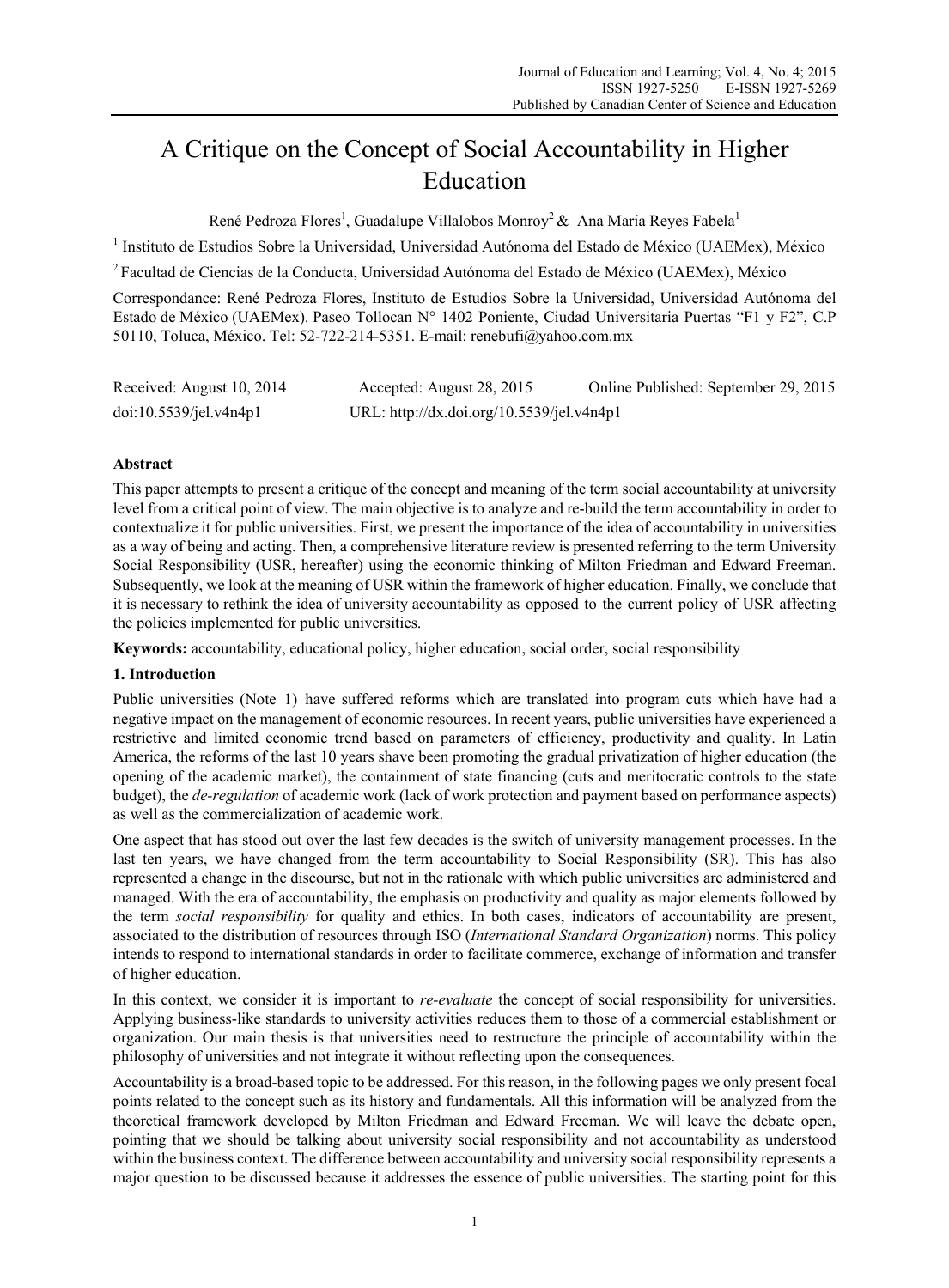discussion attempts to answer the following question: why do we want universities to be institutions of knowledge and culture instead of purely commercial establishments?

# **2. General Background**

While reviewing the text *University Social Accountability*, which contains the bills from the Pax Romana Conference of 1966, we found a rich debate about universities. We agree with some of the cases and disagree on others. There is one point in particular that caught our attention, in which the term accountability is associated to institutions of higher education, the cultural component. Culture constitutes one of the most important tasks universities involve since it *impacts social order* (p. 23). In addition, a crucial passage is offered, towards the understanding of university social responsibility as culture.

A university of research and teaching, whether public or private, has the accountability of an authentic culture because it participates essentially in the University of Knowledge and because it aspires to situate the riches of a particular culture within an ensemble of spiritual and material values of humanity, establishing a culture. Within the national community, where the university exists, this should proclaim the indefeasible demands of truth and justice (p. 24).

This quote reveals that human thinking and its works represent actions that result from university studies, because within them resides the responsibility of an authentic culture. Universities cultivate material and spiritual knowledge, as well as the spirituality and intellectualization of life as mentioned in the previous paragraph.

The lesson extracted from the Pax Romana Conference is close to that expressed by other authors. In his book, Basabe (1983) points out that *the unit of the human spirit establishes the organic unit of culture* (p. 63). Thus, the unit of culture is the foundation of universities, because culture is the fruit and seed of humanity and allows the university to be endowed with the philosophy of human consciousness.

Based on these contributions, we conceive that responsibility for the university is a unit of *Being and Acting*, like an eternal return to the essential questions of life and the infinite de-objectification of the architecture of life. To put it simply, the university must attend to the spiritual and the material in adherence to the universal values of life, such as questioning and a permanent reflection of our past, present and future.

Asking questions is an inescapable task within the university. In any department or school of higher education studies, the faculty and staff tirelessly test diverse questions, some are practical and others are deeper, but all of them implicate a degree of consciousness. Conscience is used in two senses: cognitive and moral. Within these questions, we have the possible and the practical. This begs for a critical attitude while exercising freedom of thought within a liberal type of education.

Tearing apart human constructions is also an inescapable task for universities. No social construction will last forever; no matter how many times they are presented as such. Human architecture is fortunately and inevitably condemned to be *de-objectified* by the judgment of history. In other words, it will be judged by new facts and human thought in a different context. When works constructed by man overpower him and acquire a natural vitality, then something is wrong.

University social responsibility, in this congruent unit of being and acting, forms itself within free-thinking. Nevertheless, when the unit is fragmented or the life vision is reduced to only a part of society, institutions of higher education, unmistakably, are in crisis. Fragmentation occurs when the university permits limitations to human education and does not allow diversity within its areas of reflection and creation. Reduction, on the other hand, occurs when the university is no longer critical and curious about education. Its freedom and autonomy is debilitated and the intellectual and artistic potential of its members are set aside. Reduced education, lacking the comprehensive, curiosity and criticism, ends with the idea of an unfinished conscience and cuts the individual short on what Freire (2010) called *educability of being*, the education of being and acting as an specificity to the service of life.

In this order of ideas, our thesis is that university social responsibility is currently fragmented. That culture, truth and justice as an essential part of universities mission has been submerged by the weight of the academic market. Universities are going through an identity crisis which is characterized by ambivalence between being a cultural space, in the sense above described, and a commercial establishment of knowledge and a diploma producer.

If we look at the logic of being a commercial establishment of knowledge and diploma mills, the university must comply with the parameters of any company: *efficiency*, *performance*, *competitiveness* and *benefit*. At the same time, it is blamed for the bad structures in society afflicting the planet, including poverty, violence, environmental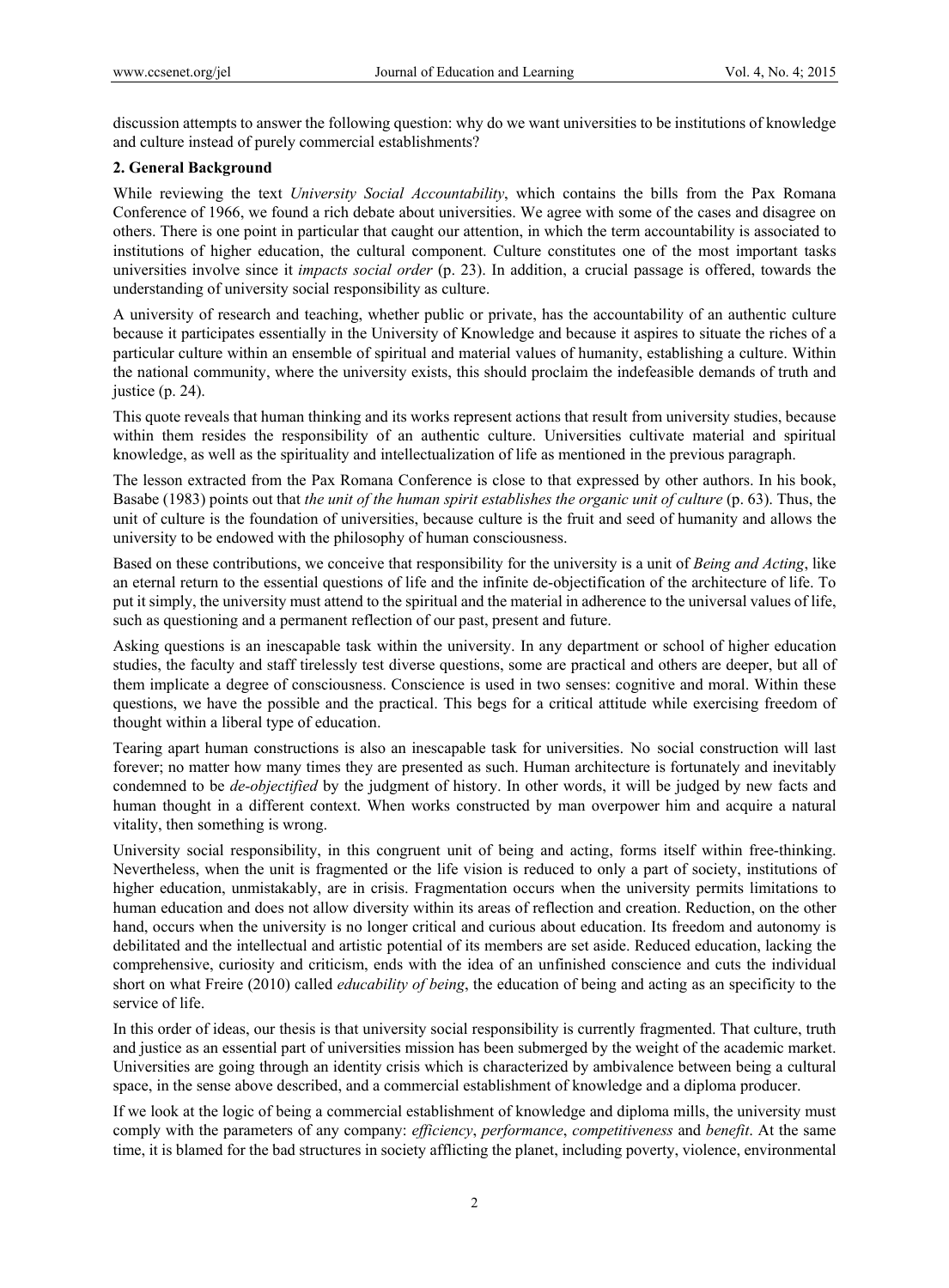crisis, etc. Universities have lost their ability to confront the heteronymous powers, mainly the government and the private sector. They also have internal contradictions which have drained their structures.

The advancement of knowledge, science and technology within the university represents a titanic struggle against the coercion of money and the ideological ambitions of politics. The everyday struggle from College students, staff and the institution is the ambiguity between duty and material demands. Our duty is to social responsibility, while material demands have converted and fragmented this term into accountability. The balance, for the last three decades, has tipped closer and closer to material demands.

University accountability *exists* under the economic logic of assuming a company type vision. In this context, accountability is regarded as a management mechanism which impacts university identity and relevancy. The university is reduced or compared to any commercial establishment regulated by quality norms and oriented toward the maximization of profits. The accountability of universities, as in any company, is to maximize benefits.

For universities, accountability and the idea of maximizing benefits emerged during the sixties, out of the theoretical framework of economics. The politics of education date back to the eighties during the Ronald Reagan and Margaret Thatcher period. Milton Friedman discusses this in his 1980 book, *Free to Choose: A Personal Statement*. He lays out the idea that education, including university education, should be part of the economic marketplace in the following way: "Education must be considered the industry of education and be based upon competitiveness, just like restaurants and bars have to compete for their clients" (p. 235). And he continues:

The problems in higher education have to do with quality and equality. The low cost of university attracts not only those who are interested in improving themselves but also those who are just taking a break before working. The more the cost is for university education, the more people would take it seriously […] *universities sell teaching and the students buy it*" (p. 244).

The same ideas are mentioned in his 1970 article in *New York Times Magazine*, *The social responsibility of business is to increase its profits*, from which we quote the following remarks: "In a free-enterprise, private-property system, a corporate executive is an employee of the owners of the business. That accountability is to conduct the business in accordance with the owner's desires, which generally will be to make as much money as possible while conforming to the basic rules of society, both those embodied in law and those embodied in ethical custom"  $(p. 1)$ .

He adds: the difficulty of exercising *social accountability*, illustrates, of course, the great virtue of private competitive enterprise—it forces people to be responsible for their own actions and makes it difficult for them to e*xploit* others for either selfish or unselfish purposes. They can do well, but only at their own expense (p. 3).

The assumption of Friedman can be summarized as follows. Universities represent an industry of education, which, just like companies, must produce with quality and efficiency, taking care of the interests of its stockholders and clients and leaving behind problem-solving to the government or other competent individuals. The objective is focused on performance. Under this economic basis, universities are no longer conceived as non-profit cultural institutions, but as an economic organizations or establishments. When assuming this identity, including the historic identity of a cultural institution, it takes a kind of accountability which is not its own and for which it is not prepared.

The idea of knowledge as a common good is lost in transit and turns into a business concept with the need for maximizing efficiency within an economic system. University actions which have to do with solidarity, social action, philanthropy and selflessness appear to be in direct conflict with new parameters and values within the rationale of economic management of social accountability, in a discursive and factual way. We perceive that in the last three decades, there has been a transfer of accountability to social accountability, which has meant the consolidation of the policy of accountability itself.

In the area of comparative studies within contemporary universities, it is argued that the transfer of the term accountability to university social responsibility has meant that the university has taken on a new social contract between the government and society, going from a political contract to a company contract. In the past, the political contract was based upon autonomy and participation from government in higher education, social commitment, educability of self, a critical conscience for society and, attention to scientific and technological development. Now, the company contract represents a different concept.

Neave (1994) argues that the new role is based upon the rationale of administrative management and its objective is efficiency in the academic market, generating a large scale economy, which can be perceived in the privatization of universities and higher education in general. Company control has meant that the university is under some control, regulations and, above all, interventionism of heteronymous powers. Neave (1994) illustrates the meaning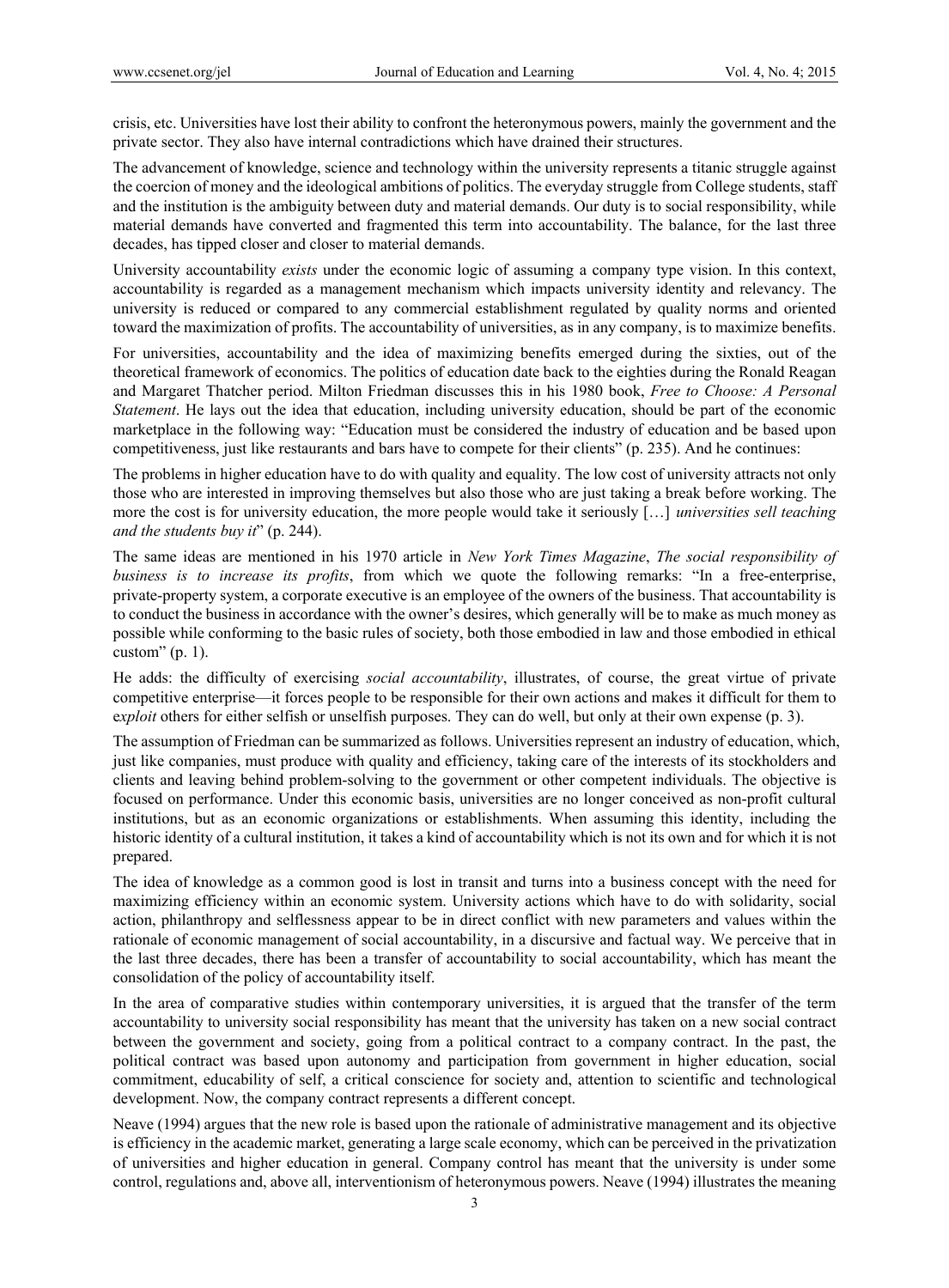of this contract with a metaphor: do we have the right on having represented the western systems of higher education like to the wretched Prometeo, chained to the rock with his entrails torn every day by the eagle of budget and intervention (p. 397)?

The idea of this new contract is shared by distinct specialists in the studies about universities, including Clark (2000, 2000a, 2000b), Teichler and Sadlak (2000), Becher (2001), Brunner (2006), and Levy (2002).

For instance, Levy (2002) associates the new contract with a tendency towards social accountability, also known as *Americanization*. This author identifies accountability as the foundation for the university reform. This word already entails accountability, to which we will add the word social because it responds to the dynamics of the market, accepting its rules and imperatives. He points out that this new accountability is associated to two imperatives related to each other in which national legislation is minimal: 1) institutions and their *clients* basically choosing their own highways and, 2) the acceptance of the results of their own choices.

These results are usually variable, but this does not mean they are wrong or should be annihilated by the national legislation. The new social accountability, as a consequence, represents a very distinct form of the concept of standardization through legislation or public politics. There is a great variety of options and policies: It is a "market" ruling the institutions of higher education. This market is not purely inexpensive and it is definitely not *laissez faire*, but the word "market" is suitable for expressing the idea of competition with minimum central controls, rules, predetermined action and standardization (p. 56).

This illustrates that the new social accountability of universities is associated with the market, contrary to what was expressed by Levy (2002). Personally, we believe that it is a damaging concept when introduced to the universities as a policy taken directly from the market, since it is determined and ruled by the dynamics of supply and demand. Minimum controls refer to labor deregulation, because there is excessive control over the management of resources and their results. The market is the academic market. The term is recognized in specialized literature concerning studies about universities as *marketization*, *commercialization* or *commoditization*. As in all type of markets, the academic is ruled by liberalization, privatization, flexibility, deregulation, the generation of social and human capital, as well as cognitive development.

In other words, there is competition in the market, which Levy (2002) describes as a no purely economics, but we insist that it is. For instance, company rules are accepted, but no one refers to the public university as a company. If we do it, we would cut out the cultural sense of its existence ceasing the real sense of the university. On the contrary, public universities generate knowledge, science and technology for management, the containment of their essence and the promotion of human and social capital.

The new social responsibility of university rests on the assumption of efficiency and rationalization. Brunner (2006) expresses it clearly: "the assumption is that more competition, less regulations and a major use on the part of the governments of market type of mechanisms will result in more productive, efficient, innovative universities and at the same time there will be diminished the costs of dealing caused by the governmental interventions and the bureaucratic regulations" (p. 5).

There is a direct connection between Milton Friedman's thesis concerning social responsibility in commercial establishments and, the changes in universities because of the accountability mentioned by the authors we have referred to in this paper. We find centrality in the stockholders and a sense of distance from social subjects which are not part of the dynamics of the market. The reforms in universities and in higher education are tired of this assumption which forced them to commercialize the main services offered by the university*: education*, *development* and *research*. We could cite examples of university policies or speeches following this trend; however, we will focus on one which demonstrates this bewilderment for the academic market.

On August 24, 2010, the following statement was published in *La Jornada* newspaper, referring to the World Youth Conference in 2010. It was lectured by the Secretary of Social Development for the federal government of Mexico.

The secretary not only encouraged young people to go to university in order to become educated and get a good job, but to become entrepreneurs. "Though you may not believe it, we all have this ability and not having the capital is not an obstacle for should it be an excuse." He gave them the recipe for achieving this. He said that you must be an entrepreneur and apply the four M's: market, market, market and more market. But they must also apply the four E's: enthusiasm, enthusiasm, enthusiasm and more enthusiasm.

The new social responsibility of the university associated to the market for the change from a crisis in industrial capitalism towards *cognitive capitalism* or *biocapitalism* (Vercellone, 2004). We are moving from capitalism based purely on serial production physical labor to capitalism based on knowledge and information. The principles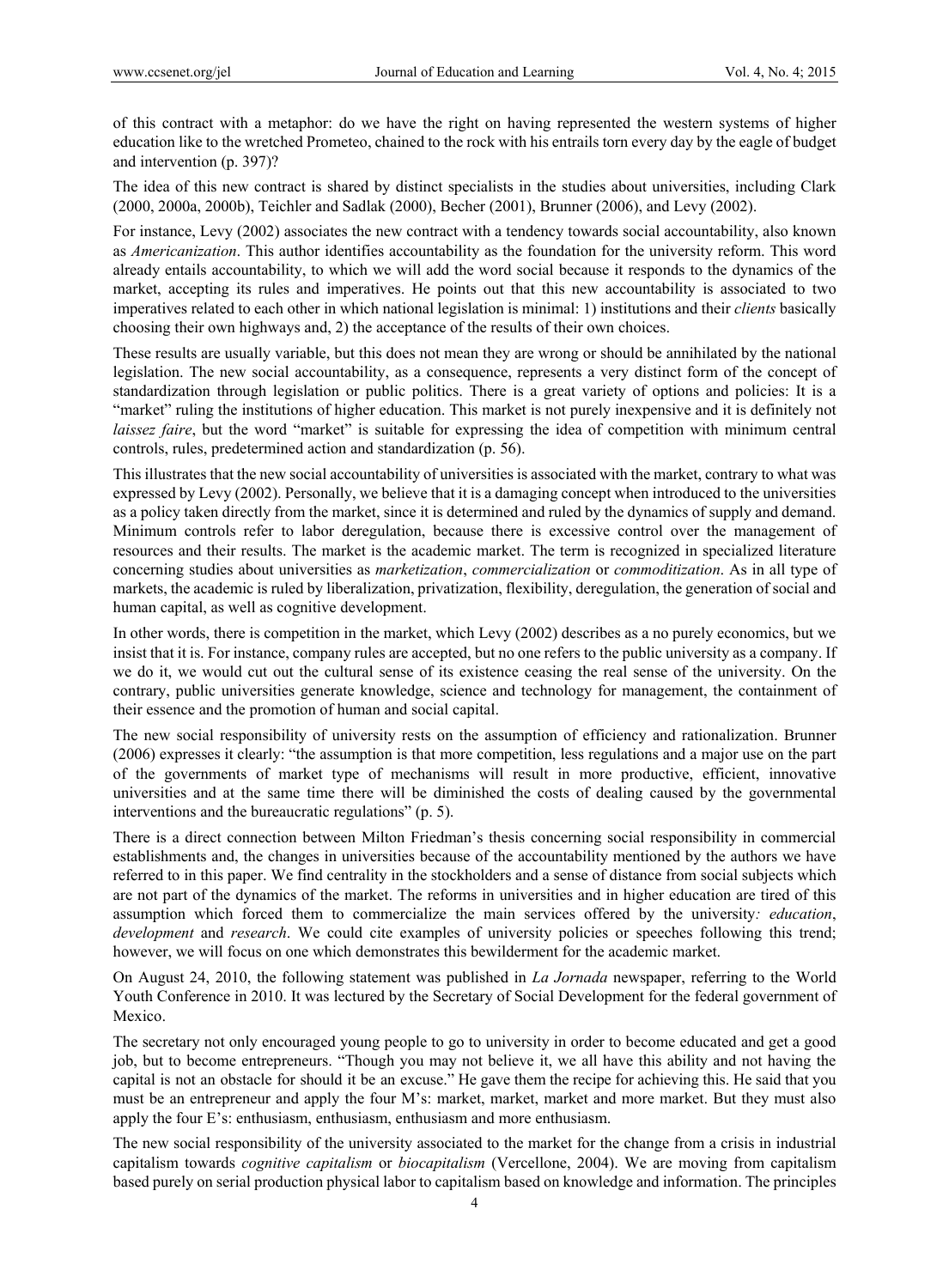of austerity, privatization, liberalization, deregulation and flexibility which have been present for at least two decades with the logic of the Washington Consensus, have not produced the expected results. They have caused more problems than solutions to capitalism, which was evident during the economic development crisis. To come out of the actual crisis, we looked for goods which were not considered tangible or sellable in the past. This turned out to be knowledge, which universities and other institutions of higher learning possess. With the term accountability applied to the institutions of higher education, the handicap of the knowledge machine emerged. Therefore, the key to economic growth and competitiveness resides in the knowledge of economy as a way of putting value to capital.

# **3. Accountability vs Biocapitalism**

What Milton Friedman suggested regarding the term accountability was not enough to address this issue. A shift was observed towards *biocapitalism*. This is explained by Carlo Vercellone (2004) underlying three main reasons: the first refers to the ecological limits of industrial growth; 2) the second refers to the opening of a new position in the academic market considered as the social capital and with it, the creation of the New International Division of Labor (NIDL). Finally, the third one embodies the continuity of the State-Nation decline. However, we would add a fourth reason to the list which refers to the corporations which expropriate, accumulate great benefits and, at the same time, generate irreversible damage to biodiversity.

The social controversies they have produced in the last few decades have driven these transnational companies to a constant crisis due to corruption at their highest levels and their needs to privatize life. For example, many companies patent natural organisms as well as those created in a lab.

In this context, the discussion of economic development has taken the form of sustainable development. This posture favors bringing the environment closer and closer to the economy. The initial spirit was weakened once it was expropriated by an economic view of sustainability. When we add a twist of sustainability to social accountability, the company has assumed accountability for its own destructive actions towards the environment. Edward Freeman (1996) is a representative of the new school in social responsibility in its conceptual foundations. The author stated, "The increase of concern for the natural ambience means that there exist new human relations that must happen to be a part of the equation of the organizations, and that the change of the idea of the *cost-benefit* for the concept of *sustainable development* means that the frame of time has changed for the more immediate one" (p. 95).

Companies have *naturalized*—expropriated-the concern for the environment inherited from the green movement and dressed it up as economic development with sustainability, but they have not lost the spirit of profitability and maximization. Privately, they have institutionalized a *Fast Track* policy towards growth and sustainable development, but publically they present is as social accountability.

Today, we experience the boom of a socially responsible *company* worldwide. Paradoxically, we do not know how many forests have been destroyed in the publication of articles about social environmental accountability. Now, the care of the environment has been pulled towards profitability, according to the nature of the market. At the beginning of this century (in 2001), the green book of socially responsible company was published by the European Union, in order to legitimize this aim.

The majority of the definitions pertaining social responsibility of the companies understand this concept as the voluntary integration of the social and environmental concerns associated to their business transactions as well as their affiliations with the allies. To be socially responsible does not only imply the fulfillment of juridical obligations, but it also entails investing "more" in the human capital, the environment and the relations with their interlocutors (p. 7).

Additionally, we find that companies limit themselves in their degradation of the environment when they find themselves involved in outrages as the cases of *Monsanto*, *Enron*, *Kmart*, *Walmart*, *Xeros*, etc. These companies have shifted their ethical principles to social responsibility, though more through discourse than reality. The diagnosis was that company ethics were in crisis and the solution consisted in working within a framework of company sustainability. In other words, they move towards an ethic of sustainability that considers the impact provoked by the economic formula of the company without going against the *natural laws* of the market.

Ethics are defined in a pragmatic sense when the idea of social responsibility is introduced into the company. Edward Freeman defines responsibility as follows: "the form in which our decisions affect the others. It also refers to the study of the rights and the obligations of the individuals; the study of the moral rules that they apply when they make decisions, as well as the essence of their personal relationships" (p. 106). For this author, there is no difference between morality and ethics. He argues that the rationale behind this provokes ambiguity. For this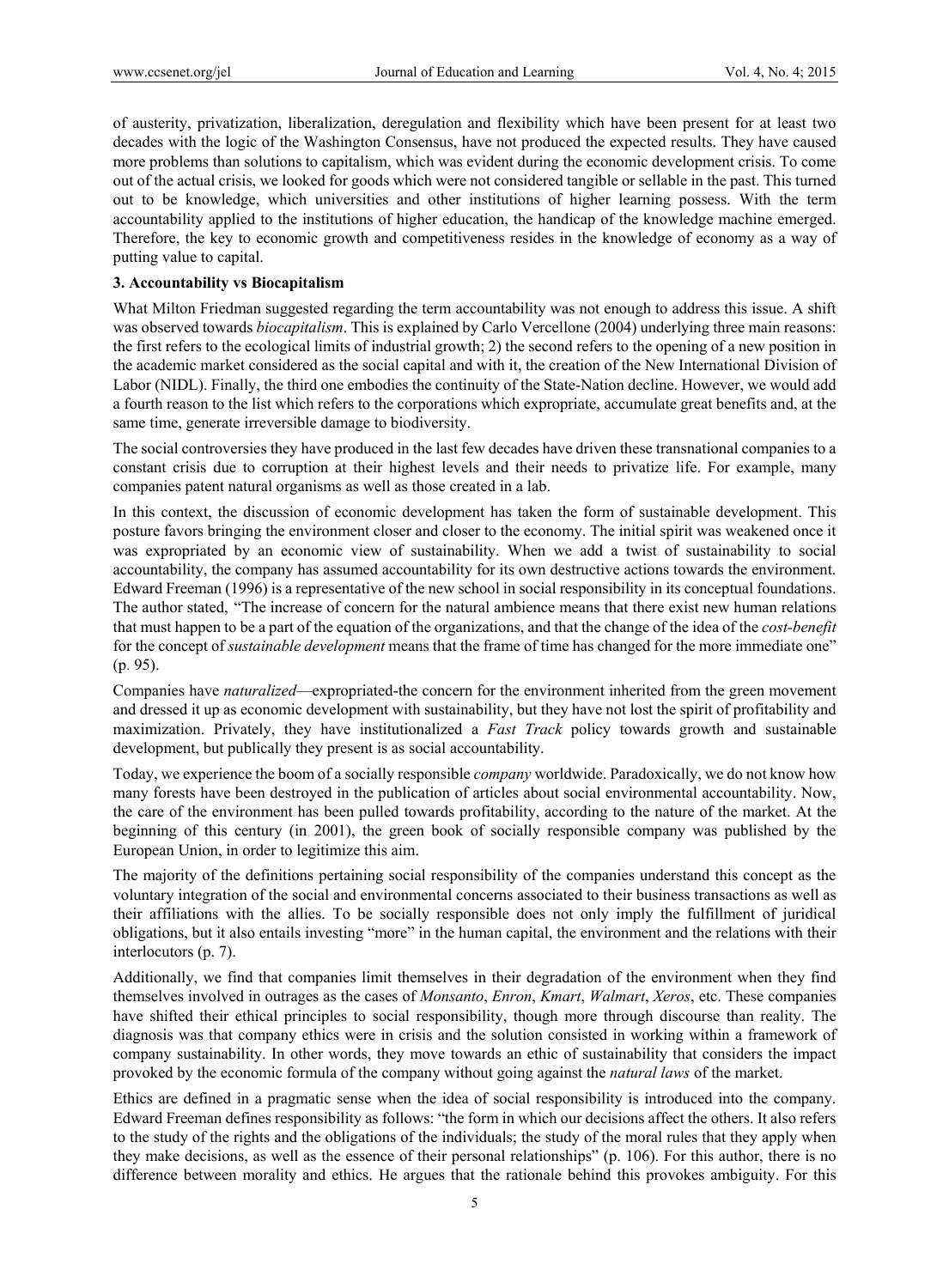reason, he suggests to focus on the discussion about ethics because the issue about morality makes the business world more uncomfortable.

The aforementioned definition highlights that, with respect to the term accountability, the company must take into account all individuals involved in the company. Milton Friedman refers it as the stockholders, but we must also take into account other stakeholders, those who also participate in the success of the company.

#### **4. Final Discussions**

After this concise review of the displacement of the term accountability to social responsibility when applied to institutions of higher education, we find that the arguments of Milton Friedman and Edward Free man are complement to each other when it comes to explain and expose the concept of social accountability. For the first author, social responsibility is a term associated with quality and efficiency. For the second, the idea is essentially associated with ethics. Instead of being different approaches on social accountability, the two arguments complement each other because they define a socially responsible company as an efficient being with ethical quality.

However, what occurs in companies is not distant to what happens in universities. We should remember that these institutions have become, whether they wanted to or not, business organizations without being particularly based on businesslike type of structures. At this point, we observe inconsistency as mentioned at the beginning of this paper, which has generated a conflict of identity and accountability when it is analyzed within the institutions of higher education.

All of this can be noted when accepting a new social contract in higher studies, based on social responsibility (*new accountability*). When there is a change towards sustainability from social responsibility in companies, there is also a change in universities in the same direction. Therefore, university social responsibility is influenced by and adopts accountability from companies. Even though, some institutions still deny it.

The term social responsibility as it is used in universities includes the ideas and principles of ethical quality; efficiency of performance; sustainability; attention to environmental impact; consideration of the stakeholders; the formation of social capital; and the standardization with a methodology based on indicators. Just like the concept of accountability, deforestation is now part of the dissemination of university social responsibility, complemented with the boom of papers on the topic.

In this sense, we suggest that the proposals which have been most quoted and taken from *François Vallaeys*  (2008) and the *Construye University* in País, Chile. Besides, the nuances and exceptions of their proposals, we find parallelism in time with the shift of accountability as taken directly from the corporations and its isomorphism into social responsibility as part of the institutions of higher education. In the first case, the changes coincide time-wise within capitalism. In the second case, the conception coincides with the new era of sustainability. For example, Vallaeys defines USR (University Social Responsibility) as: a policy of continuous improvement in the university conducive to the effective compliance of its social mission through four processes: 1) ethical and environmental management of the institution; 2) education of responsible and supportive citizens; 3) production and dissemination of socially pertinent knowledge and; 4) social participation and promotion in development which is more humane and sustainable (p. 208).

Although we observe coincidences between companies and institutions of higher education, they have different objectives and directions, as well as risks and benefits. The company restructures itself when faced with a crisis and legitimizes itself while obtaining better comparative advantages in the market. The university accentuates its bipolarity and becomes more fractured in its accountability while going through the process of *marketization*.

Both company and institutional social responsibilities, walking hand to hand, will go on to the second wave of the management system based principally on *product-supply* and *accountability* indicators. The first wave dealt with ISO 9000 Quality Management Systems and ISO 14000 Environmental Management systems. The second wave is now introduced by the ISO 26000. The first wave of university social responsibility dates back to ISO 9001 whose main aim was to certify all the administrative processes, academics and research. On the other hand, ISO 14001 aimed to certify environmental improvement; whereas the second wave, ISO 26000, is mainly oriented to certify the management of social responsibility. Up to now, the certification has been based upon external and internal appraisal and audits which stress on the efficiency of service processes. With the development of university social responsibility, under the shelter of marketization, we need to open new debates about accountability, dryly, from the university, as we try to address in the following paragraphs.

Our position is that reflection about university accountability should not come from management towards essence, as it is taken when the term social responsibility is applied to higher education institutions. We cannot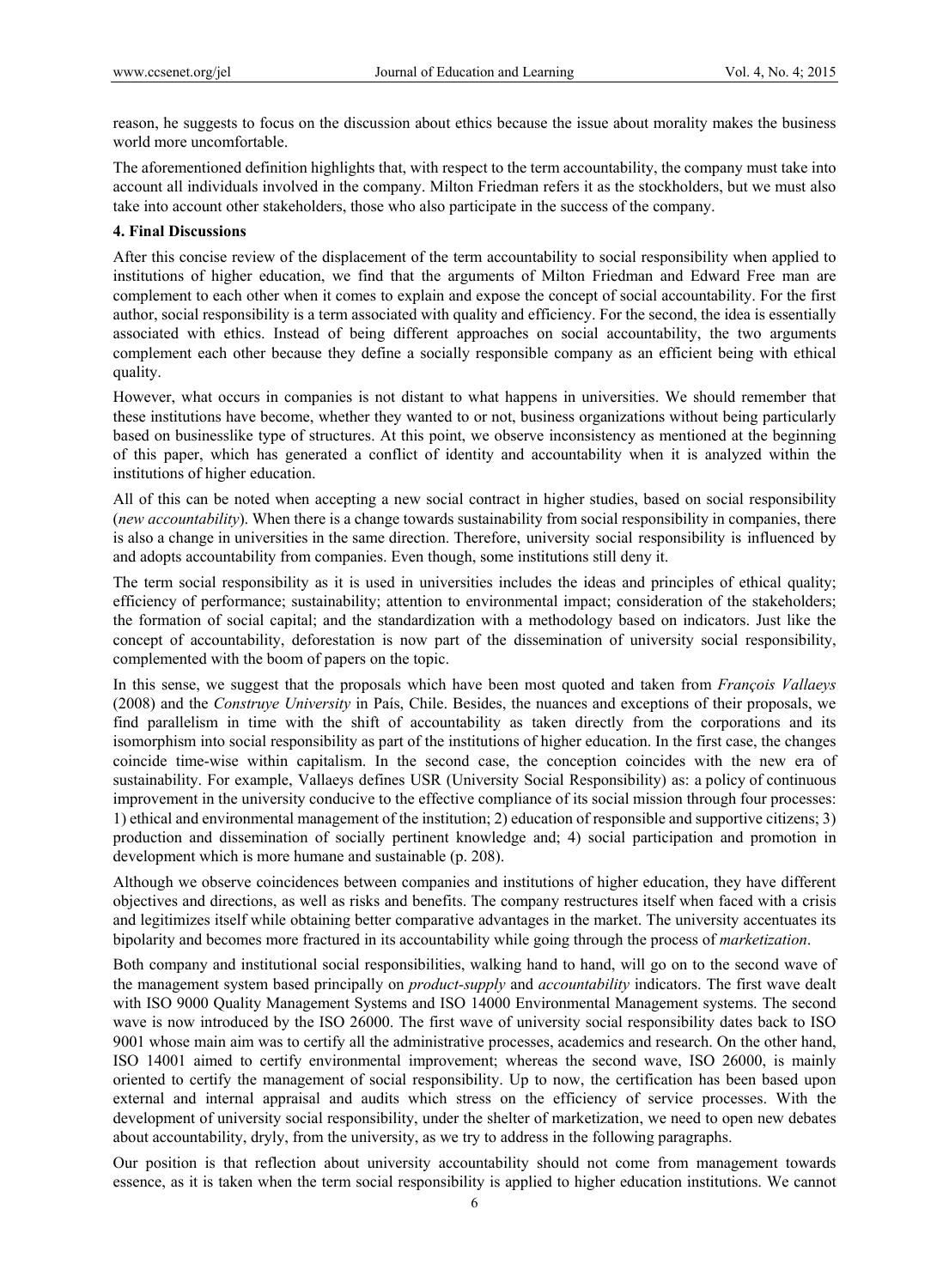forget that the university is not a commercial entity. The university is a social institution devoted, in general, to the cultivation of knowledge, art, and the empowerment of individuals through education in a free and responsible manner. It attends to the requests of scientific, humanistic, technological, artistic and professional development universes.

The university social responsibility is a social network that articulates different objectives such as education, scientific contributions, technological developments, artistic expressions, and culture. With this in mind, the university is a multiversity or as Burton Clark (2000, 2004a, 2004b) defines it: a confederation which is organized by Divisions, Departments, Faculties, Schools, Institutes, Laboratories, Centers, Coordinators, etc. Each space has an objective within its disciplinary, multidisciplinary, and interdisciplinary domain. Each university community contributes to the knowledge base as well as to the speculative and scientific knowledge.

The responsibility of the university holds two directions: one from outside-in, and other from inside-out. In the first case, the university has curricular objectives, with scientific programs, technological device programs and programs of art and culture. In the second case, the university has objectives having to do with society and the care of the planet. University social responsibility moves in both directions simultaneously. Moreover, it generates and regenerates new interpretations and meta-interpretations. This is the constituent element of the *Being* and *Acting* unit of the university.

In this sense, university social responsibility includes ontology (the evolution of the university) and onitic values (Ortega & Gasset, 2001). University social responsibility cannot be reduced to a model of management based on performance indicators, because the term accountability does not include the human condition.

The social responsibility of the university implies a new social contract of the institutions of higher education. In the end, who signs the *new contract*? This reflection implies asking a series of questions about the immense problems the planet is facing.

First, our spirituality has limits. We are predators and hostile to life on this planet. We act like owners of our environment and behave under the foundations of private property. We forget that in the tree of life we are just another species that inhabits the cosmos. We must come together in the task of the cultural conversion of humanity based on the factual principle that we are only part of the Earth (Note 2).

Our knowledge of biodiversity has limits. We are a *bio-illiterate* society. In the Catalogue of Life (2010) published by the *UN Convention on Biological Diversity*, dedicated to the *International Year of Biodiversity*, it is reported the existence of 1.25 million species which represent 10% of the 10 million believed to exist on the planet. These figures reveal that 90% of living species on this planet is not documented.

Our human judgment has limits as well. We are losing our sensibility towards pain. We are indifferent to death. Violence is common place and has many manifestations occurring in smaller and smaller spaces. We are losing our ability to be amazed at injustice and irresponsibility which threaten the peace of all species. Wars persist and intensify to the level of a latent nuclear war. There are miles of nuclear warhead capable of reaching their targets within minutes and, in some cases, within seconds. At this moment there are approximately 40 warlike conflicts worldwide. Spiritual, emotional and material poverty is on-the-rise. There are approximately one billion poor people in the world. Emotionally—which is much more difficult to calculate—we estimate that each nuclear family is becoming poorer. Universal health care is still a dream. Annually, 11 million children die from curable diseases. As our senselessness increases each second, so does this *Must do* list.

Additionally, our soul has limits which can be referred to as *the anemic life*. Selfishness, greed, lies, the disregard for life, etc., appears to be non-stoppable. Emotions are erratic and confused around the world.

We have to think about the limits we are confronted with. Universities, the quintessential home of culture and free-thinking, need to reconstruct their responsibility to respond to the feelings and actions of life, taking a step back and escaping from a gradual process of marketization. University social responsibility is located within the social demands of reality, but at the same time, it is separated from the reality of humankind. On one side, it is the medium with which we can improve the environment, and on the other side, it is the end of humanity along with other species. As stated by Boff (2010), a change in the paradigm is urgent:

"Without spirituality, without a radical experience of *Being* and without an immersion into the original *Source* of all human beings, where a new horizon of hope, certainly we will not achieve a joyful journey. We struggle because the old is still around and the new cannot emerge yet. We live in urgent times. These urgencies make us think and the dangers make us create Noah's arks in order to save ourselves. We have not confronted the Earth's current situation. But we still believe that building a world where we can co-exist well is still within our reach" (p. 1).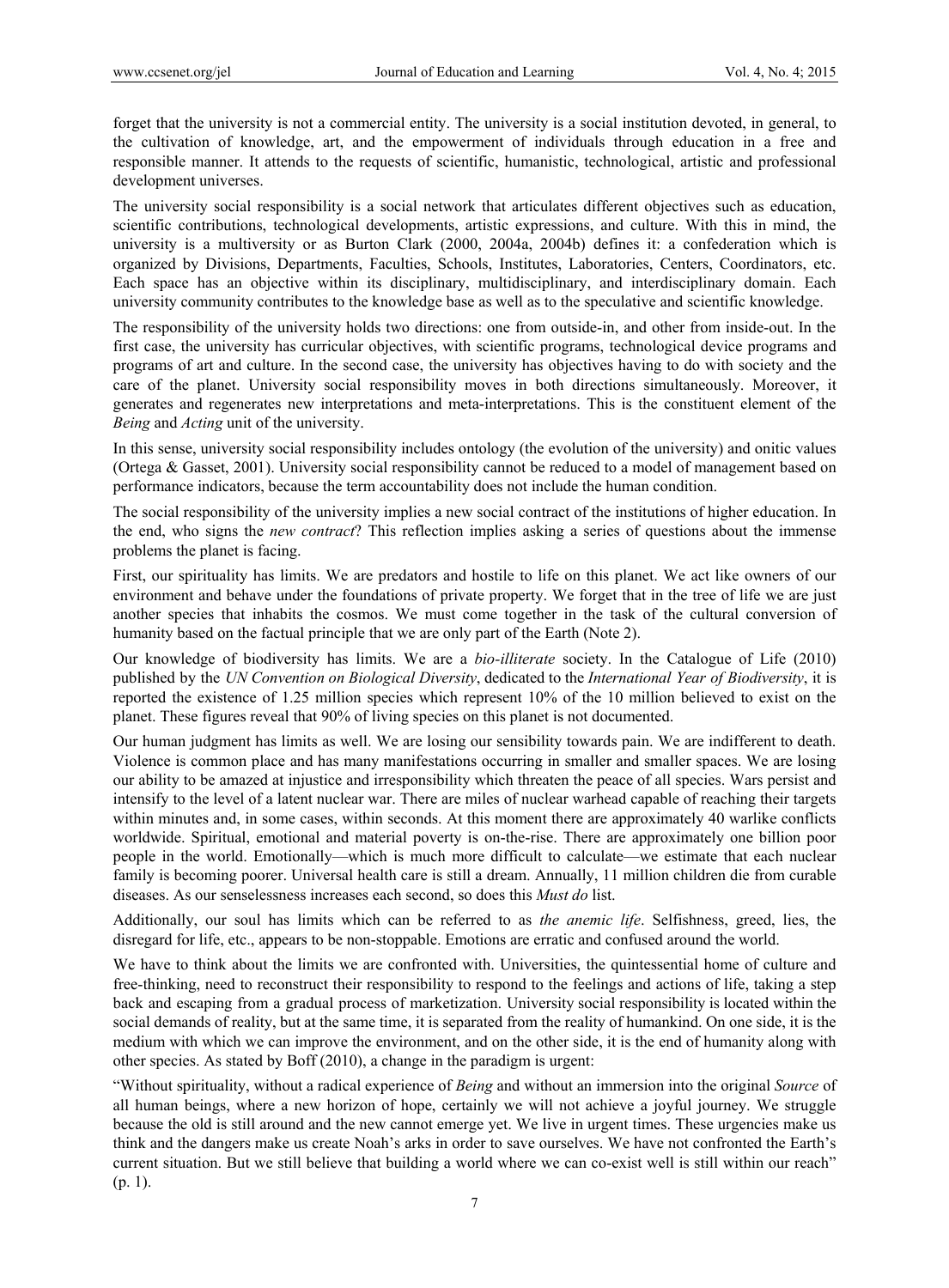This is where university social responsibility should rely on, the radical experience of *Being* and *Acting*. Institutions of higher education, especially public ones, have an advantage of being diverse, where each universe can complete its work, nourishing itself with critical and fundamental experiences. The real social responsibility of the universe is with life, cultivating a variety of knowledge and duties. We know that this symbolizes more utopia than reality, but a diurnal utopia is preferable upon the actual darkness which represents the failure of different systems of higher education in Mexico and Latin America.

As a final conclusion, the actual university management system is mainly based upon the model of accountability directly taken from the business discourse. The management model should be re-constructed in the opposite manner, looking at what *the being* of the university and, later, determining the way it should be administratively driven. In the quest to create an efficient university with ethical qualities based upon company models, resources are regulated without reinforcing their capacity, and applying an incorrect principal of social responsibility.

#### **References**

- Basave, F. V. (1983). *Ser y Que Hacer de la Universidad: Estructura y misión de la universidad vocacional*. México: Promesa.
- Becher, T. (2001). *Tribus y territorios académicos. La indignación intelectual y las culturas de las disciplinas*. Barcelona, España: Gedisa.
- Boff, L. (2010). Lo viejo agoniza y a lo nuevo le cuesta nacer. In *Koinonia*. Retrieved from http://www.servicioskoinonia.org/boff/articulo.php?num=396
- Brunner, J. (2006). *Mercados universitarios: Ideas, instrumentos y seis tesis en conclusión*. Santiago de Chile: Centro de Estudio Miguel Enríquez.
- Burton, C. (2000). Collegial entrepreneurialism in proactive universities. *Change*, *32*(1), 10-12. http://dx.doi.org/10.1080/00091380009602704
- Burton, C. (2004a). Sustaining change in universities. In *Society for Research into Higher Education*. London: Open University Press.
- Burton, C. (2004b). Delineating the character of the entrepreneurial university. *Higher Education Policy*, *17*, 355-370. http://dx.doi.org/10.1057/palgrave.hep.8300062
- COMISIÓN DE LAS COMUNIDADES EUROPEAS (CCE). (2001). *Libro Verde: Fomentar un marco europeo para la responsabilidad social de las empresas*. Brusela: CCE.
- Freeman, E. et al. (1996). *Administración*. México: Pearson Prentice Hall.
- Freire, P. (2010). *El grito manso*. México: Siglo XXI.
- Friedman, M., & Rose, F. (1980). *Libertad de elegir. Hacia un nuevo liberalismo económico*. Barcelona, España: Grijalbo.
- Friedman, M. (September, 1970). The social responsibility of business is to increase its profits. *The New York Times Magazine*. Retrieved from http://www.colorado.edu/studentgroups/ libertarians/issues/friedman-soc-resp-business.html
- Jarque, J. (1966). *La responsabilidad social de la universidad*. Pax Romana, Barcelona: Estela.
- Levy, D. (2002). "La nueva responsabilidad social en la educación superior. Repercusiones en el Estado y el derecho". In A. Bernasconi (Ed.), *La educación superior ante el derecho*. Santiago de Chile: Editorial Biblioteca Americana.
- Neave, G. et al. (1994). *Prometeo encadenado. Estado y educación en Europa*. Barcelona: Gedisa.
- Ortega, J., & Gasset. (2001). *Misión de la universidad. Buenos Aires*. Retrieved from http://www.esi2.us.es/~fabio/mision.pdf
- Poy, Laura, García, & Carlos. (2010). Heriberto Félix critica la *esquizofrenia* y receta mercado y más mercado. *La Jornada*, 3.
- Teichler, U., & Sadlak, J. (Eds.). (2000). *Higher education research: Its relationship to policy and practice*. Oxford: Pergamon/IAU Press.
- Vallaeys, F. (2008). Responsabilidad social universitaria: Una nueva filosofía de gestión ética e inteligente para las universidades. In *Revista de Educación Superior y Sociedad* (Nueva época, año 13, núm. 2, sep).